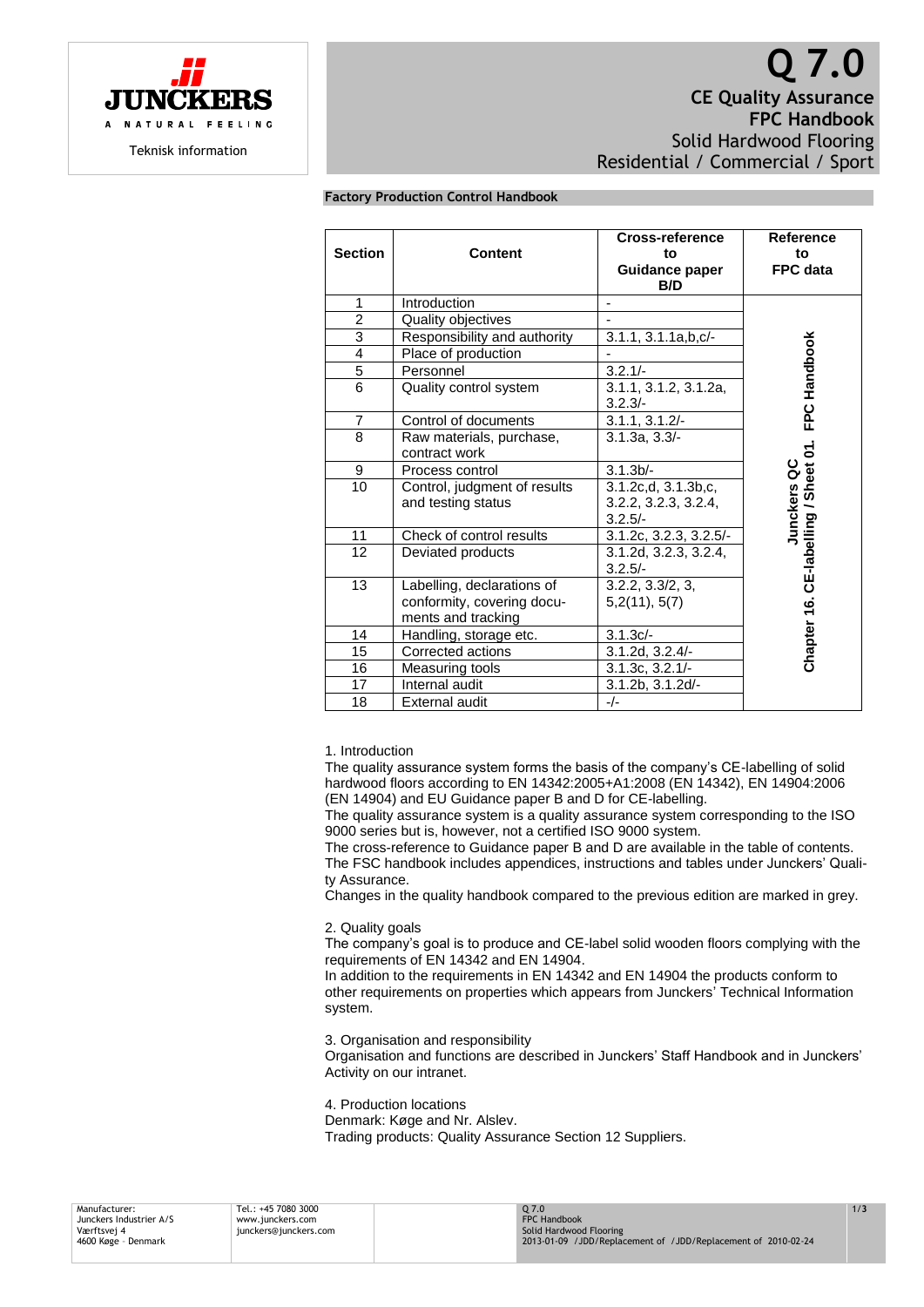

## 5: Staff

The staff who ensure the compliance with the quality assurance system in the day-today operations are those working in Dept. Q.

## 6. The quality assurance system

The quality assurance system comprises the employees as well as the production and administrative processes and resources which are necessary in order to achieve the quality goals.

The quality assurance system is documented in this Quality Handbook and the appendices, instructions and tables included in it. Production processes stating where and how often control measurements are made in the process, are available in the Quality Assurance Section 04.07 Sampling for FK determination.

## 7. Document management

Overview of all existing documents appears from this FPC Handbook and Quality Assurance. Documents and measured values which form part of the quality assurance system are filed under Quality Assurance or Weighing Database.

## 8. Raw materials, purchase and contract work

Purchase of raw materials and services is managed in accordance with the Environmental Management System EN 14001. Control on receipt takes place according to Quality Assurance Section 16.02.05. When purchasing trading products, the products are quality assured in a similar way as self-produced goods.

## 9. Process control

Process descriptions are available under Quality Assurance under the individual departments. Adjustment and maintenance of machinery is not included in this FPC Handbook as control and measuring only covers the finished product.

## 10. Control, evaluation of results and test status

Control, measurements and evaluation of measurements are available under the sections of the individual departments of the Quality Assurance.

## Properties:

| Reaction to fire        | Test Report according to EN 13501-1 from EU Authori-<br>sation no. 0432 |  |  |
|-------------------------|-------------------------------------------------------------------------|--|--|
|                         |                                                                         |  |  |
| Formaldehyde emission   | Declared E1 based on testing Quality Assurance Section                  |  |  |
|                         | 16.05.01                                                                |  |  |
| <b>PCP</b>              | Declared under 15 ppm                                                   |  |  |
| Breaking strength       | Declared according to internal Test Report 2006.03.28                   |  |  |
| Smoothness              | Declared according to internal Test Report 2008.12.05                   |  |  |
| Heat conduction         | Declared according to EN 14342 Table 2                                  |  |  |
| Density                 | Ongoing control measurements, Quality Assurance Sec-<br>tion 16.02.01   |  |  |
| <b>Thickness</b>        | Ongoing control measurements, Quality Assurance Sec-                    |  |  |
|                         | tion 16.02.02                                                           |  |  |
| Moisture content        | Ongoing control measurements, Quality Assurance Sec-                    |  |  |
|                         | tion 16.02.03                                                           |  |  |
| Gloss                   | Ongoing control measurements, Quality Assurance Sec-                    |  |  |
|                         | tion 16.02.04                                                           |  |  |
| <b>Hardness</b>         | Declared based on testing Quality Assurance Section                     |  |  |
|                         | 16.05.05                                                                |  |  |
| Mirror effect           | Declared based on testing Quality Assurance Section                     |  |  |
|                         | 16.05.06                                                                |  |  |
| Wood species            | Declared according to Junckers Technical Information                    |  |  |
| Types and patterns      | Declared according to Junckers Technical Information                    |  |  |
| Surface                 | Declared according to Junckers Technical Information                    |  |  |
| Appearance grading      | Declared according to Junckers Technical Information                    |  |  |
| <b>Dimensions</b>       | Declared according to Junckers Technical Information                    |  |  |
| Technical documentation | Declared according to Junckers Technical Information                    |  |  |

## 11. Management of control results

All control results are registered on tables and filed under Quality Assurance. Reference Quality Assurance Section 16.

## 12. Non-conforming products

Products with propertie, which do not comply with existing requirements and specifications according to EN 14342 or EN 14904, are separated from approved products and handled by batches so that they are not delivered unintentionally.

| Manufacturer:           | Tel.: +45 7080 3000   | 07.0                                      | 2/3 |
|-------------------------|-----------------------|-------------------------------------------|-----|
|                         |                       |                                           |     |
| Junckers Industrier A/S | www.iunckers.com      | FPC Handbook                              |     |
| Værftsvej 4             | junckers@junckers.com | Solid Hardwood Flooring                   |     |
| 4600 Køge - Denmark     |                       | 2013-01-09 /JDD/Replacement of 2010-02-24 |     |
|                         |                       |                                           |     |